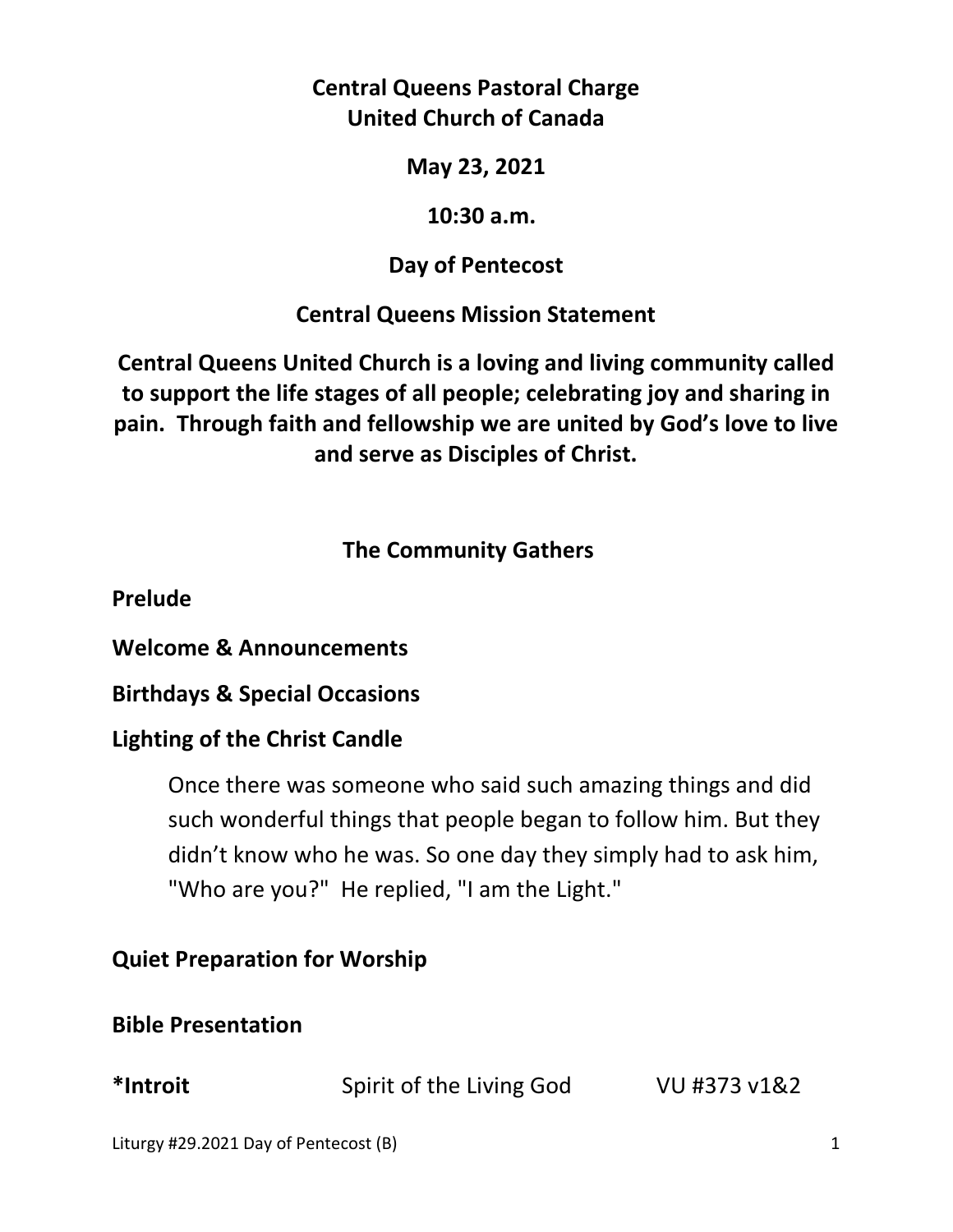## **\*Call to Worship**

Here we gather for song and scripture, seeking comfort and hope, seeking to be inspired as well as challenged.

# **Here we gather to retell the ancient tales and wonder how God's story continues to unfold.**

 Today we tell the story of Pentecost, the story of the Holy Spirit rushing in like a wild wind and dancing like flames upon each of the disciples,

# **and we ask ourselves where we see the Holy Spirit present in our world today.**

 Today we tell a story of the Holy Spirit igniting hope again. We will hear Peter claim his identity, tell his story and inspire others to see the Holy at work in the world.

# **And we will ask ourselves if we are ready to share our own stories.**

 Friends, welcome. Welcome to this place with all your questions, doubts, wonders and find here an invitation to experience something ancient and something new.

May we be open to the Spirit.

May we be open to learning and learning from one another.

May we grow in faith, hope, and love.

 Come, let this time of worship hold us, challenge us and transform us, let us worship God!

| *Hymn | "Come, O Holy Spirit" | MV #23 |
|-------|-----------------------|--------|
|       |                       |        |

## **Prayer of Approach**

## **God of power and possibility,**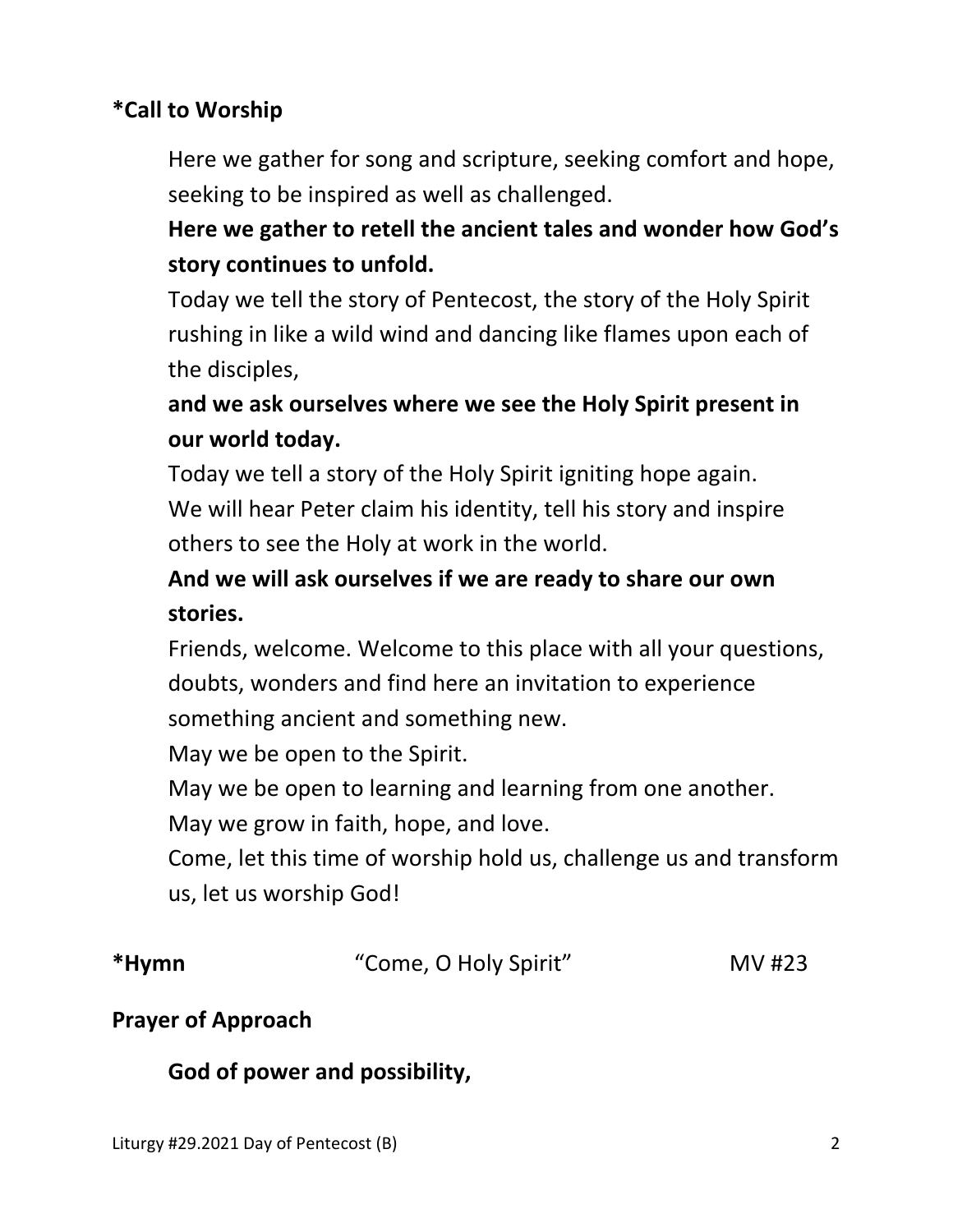**With the flame of your Spirit, you give us energy to move into the world in Jesus' name. With the breath of your Spirit, you refresh us to engage life in its complexity. Your Spirit embraces us in our diversity and invites us to find unity in your love. We honour you for the gift of creation in all its beauty and bounty. We praise you for your presence with us in every time and place. In this time of worship, send us the Holy Spirit once again, and renew us to serve you in the world, the world that aches for the healing and wholeness you offer.** 

With Jesus, we share in the ancient prayer…

#### **Lord's Prayer**

**Our Father, who art in heaven, hallowed be thy name. Thy Kingdom come, thy will be done on earth, as it is in heaven. Give us this day our daily bread; and forgive us our trespasses, as we forgive those who trespass against us; and lead us not into temptation, but deliver us from evil. For thine is the kingdom, the power, and the glory, for ever and ever. Amen.** 

#### **Hymn**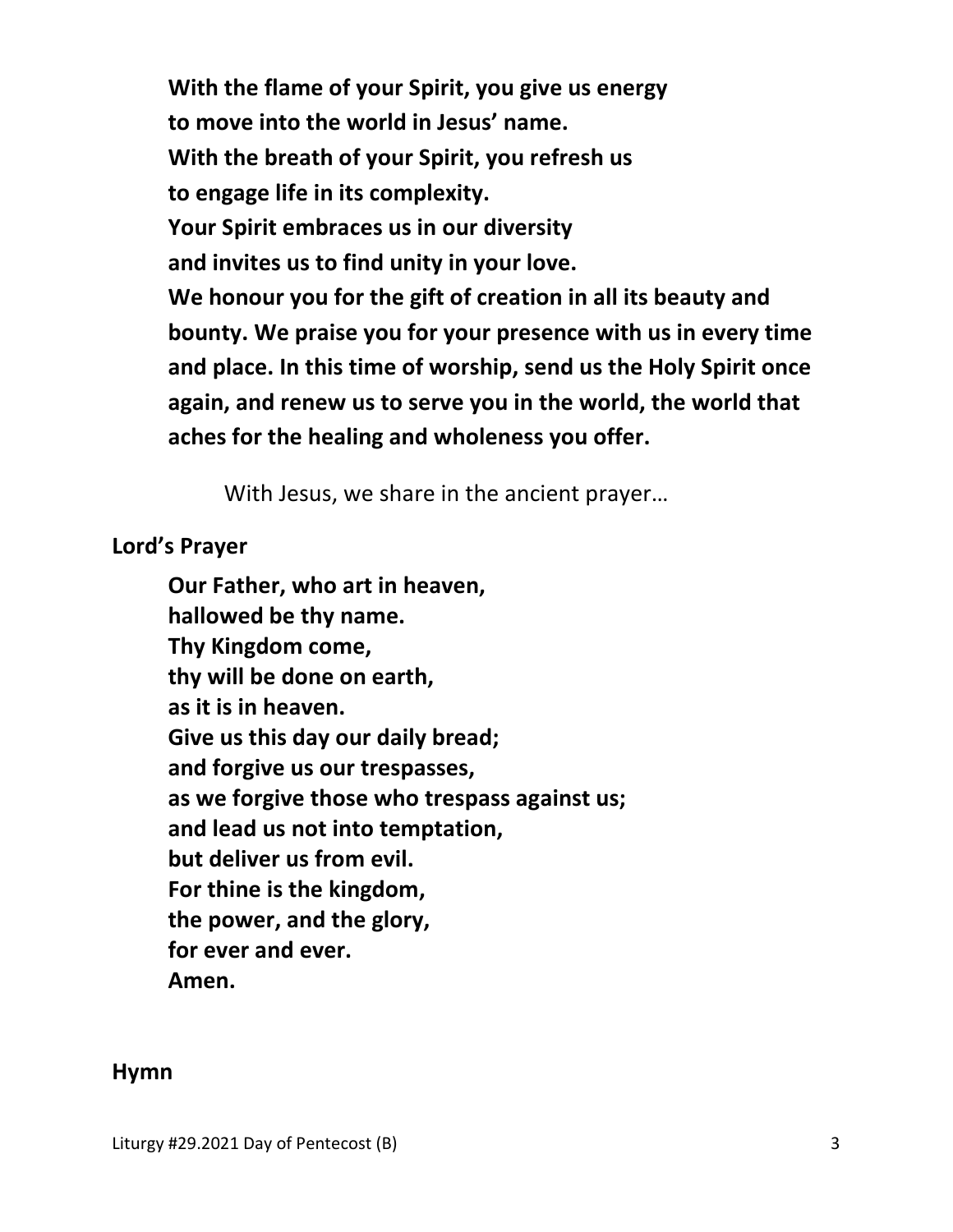## **All God's Children**

**Hymn** 

## **Listening for God's Word**

#### **Sacred Word**

#### **Ezekiel 37:1–14**

The hand of the LORD was on me, and he brought me out by the Spirit of the LORD and set me in the middle of a valley; it was full of bones. He led me back and forth among them, and I saw a great many bones on the floor of the valley, bones that were very dry. He asked me, "Son of man, can these bones live?"

I said, "Sovereign LORD, you alone know."

Then he said to me, "Prophesy to these bones and say to them, 'Dry bones, hear the word of the LORD! This is what the Sovereign LORD says to these bones: I will make breath enter you, and you will come to life. I will attach tendons to you and make flesh come upon you and cover you with skin; I will put breath in you, and you will come to life. Then you will know that I am the LORD.'"

So I prophesied as I was commanded. And as I was prophesying, there was a noise, a rattling sound, and the bones came together, bone to bone. I looked, and tendons and flesh appeared on them and skin covered them, but there was no breath in them.

Then he said to me, "Prophesy to the breath; prophesy, son of man, and say to it, 'This is what the Sovereign LORD says: Come, breath, from the four winds and breathe into these slain, that they may live.'" So I prophesied as he commanded me, and breath entered them; they came to life and stood up on their feet—a vast army.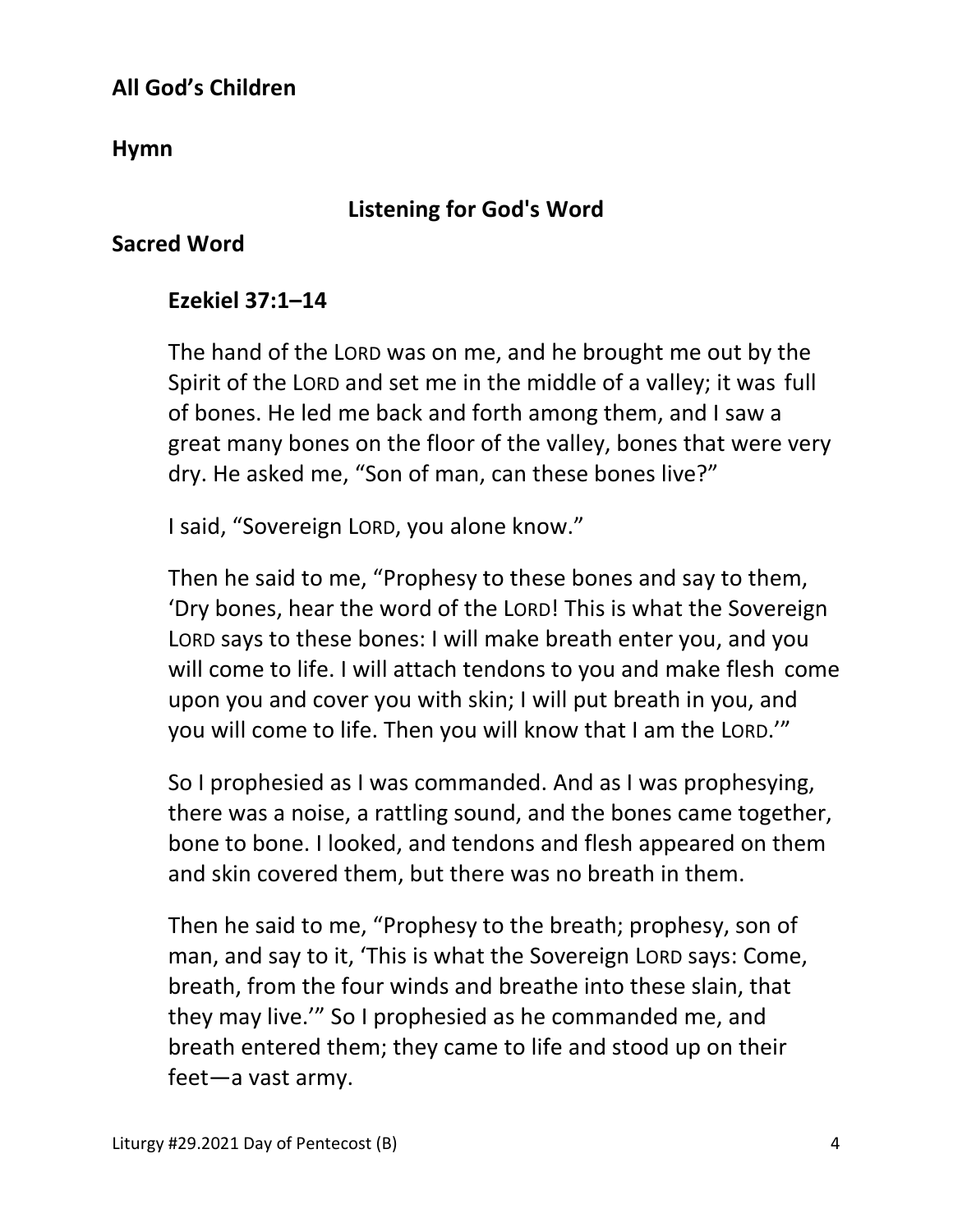Then he said to me: "Son of man, these bones are the people of Israel. They say, 'Our bones are dried up and our hope is gone; we are cut off.' Therefore prophesy and say to them: 'This is what the Sovereign LORD says: My people, I am going to open your graves and bring you up from them; I will bring you back to the land of Israel. Then you, my people, will know that I am the LORD, when I open your graves and bring you up from them. I will put my Spirit in you and you will live, and I will settle you in your own land. Then you will know that I the LORD have spoken, and I have done it, declares the LORD.'"

#### **Psalm 104:24–34, 35***b*VU # 827 Part Two

#### **Acts 2:1-21**

When the day of Pentecost came, they were all together in one place. Suddenly a sound like the blowing of a violent wind came from heaven and filled the whole house where they were sitting. They saw what seemed to be tongues of fire that separated and came to rest on each of them. All of them were filled with the Holy Spirit and began to speak in other tongues as the Spirit enabled them.

Now there were staying in Jerusalem God-fearing Jews from every nation under heaven. When they heard this sound, a crowd came together in bewilderment, because each one heard their own language being spoken. Utterly amazed, they asked: "Aren't all these who are speaking Galileans? Then how is it that each of us hears them in our native language? Parthians, Medes and Elamites; residents of Mesopotamia, Judea and Cappadocia, Pontus and Asia, Phrygia and Pamphylia, Egypt and the parts of Libya near Cyrene; visitors from Rome (both Jews and converts to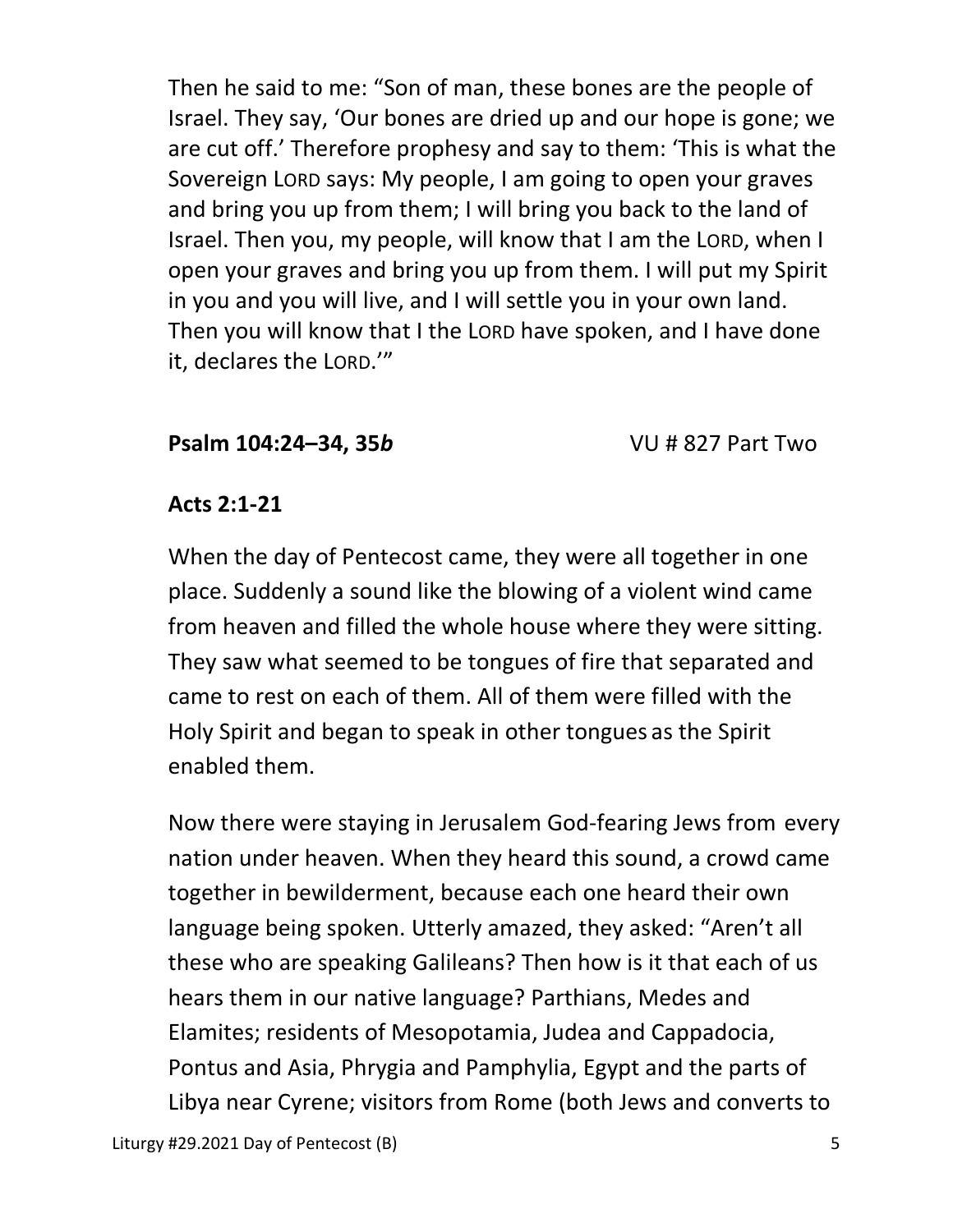Judaism); Cretans and Arabs—we hear them declaring the wonders of God in our own tongues!" Amazed and perplexed, they asked one another, "What does this mean?"

Some, however, made fun of them and said, "They have had too much wine."

Then Peter stood up with the Eleven, raised his voice and addressed the crowd: "Fellow Jews and all of you who live in Jerusalem, let me explain this to you; listen carefully to what I say. These people are not drunk, as you suppose. It's only nine in the morning! No, this is what was spoken by the prophet Joel:

"'In the last days, God says,

 I will pour out my Spirit on all people. your young men will see visions, your old men will dream dreams. Even on my servants, both men and women, I will pour out my Spirit in those days, and they will prophesy. I will show wonders in the heavens above and signs on the earth below, blood and fire and billows of smoke. The sun will be turned to darkness and the moon to blood before the coming of the great and glorious day of the Lord. And everyone who calls on the name of the Lord will be saved.'

#### **Anthem**

#### **Sermon**

Liturgy #29.2021 Day of Pentecost (B) 6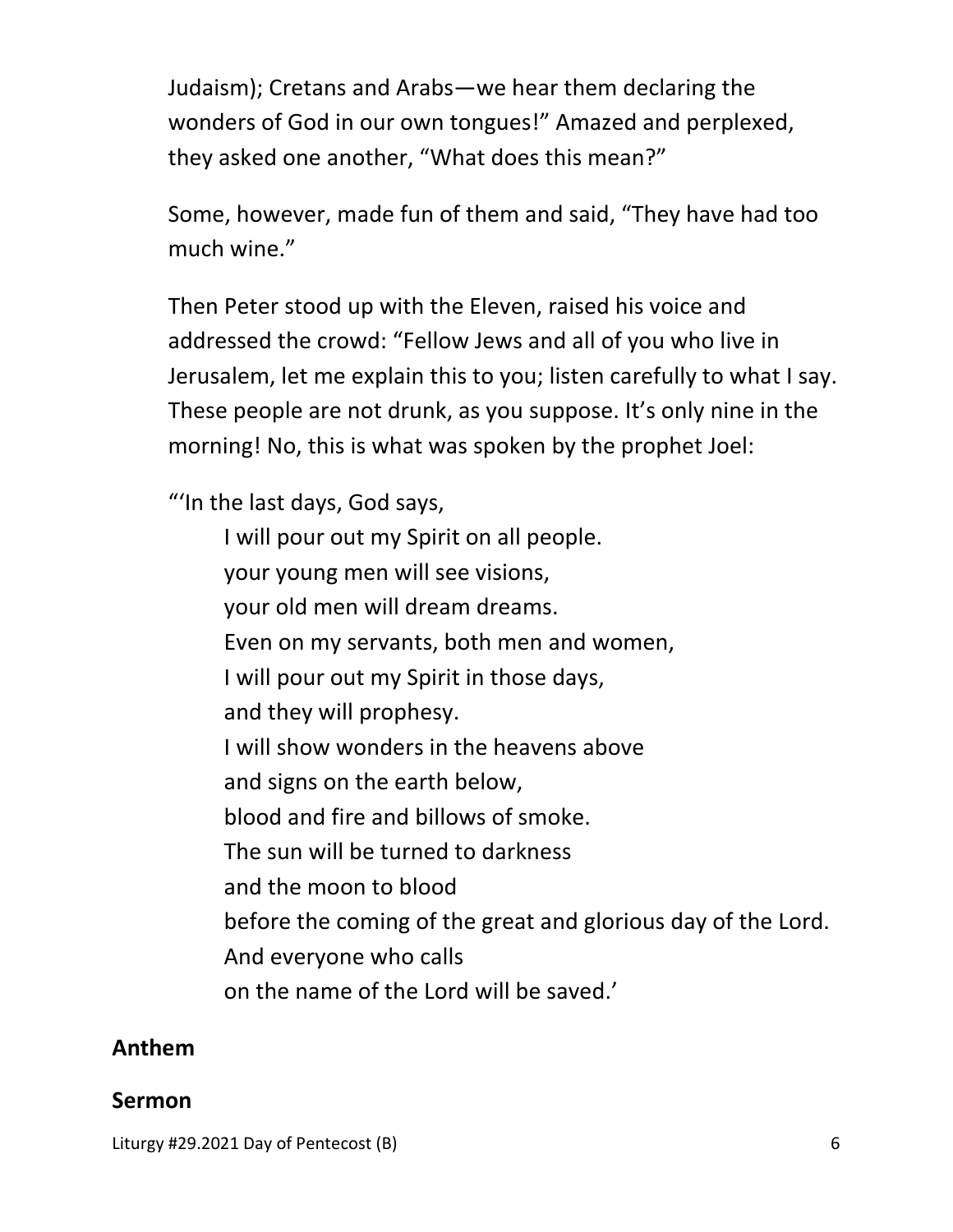### **Responding to God's Word**

#### **Offertory Invitation**

 As people of God, we are called by the Spirit to continue the work of Jesus and the disciples who sought to build up beloved community. We are each equipped by the Spirit with particular skills, gifts, passions, abilities, and experiences to continue that work.

 In these moments of quiet and reflection: what is it that you have been gifted with and are open to offering this day to bring about God's beloved community on Earth?

**Offertory** "Your Work, O God, Needs Many Hands" VU #537

#### **\*Presentation of Offering**

#### **\*Offertory Prayer**

**Spirit of love, bless the gifts we offer so that they accomplish surprising things in Jesus' name. Bless our lives, too, so that our words and actions may bear witness to God's great love and mercy each and every day. Amen.** 

#### **Prayers of Thanksgiving and Intercession**

Wind of the Spirit, blow through us and your whole church on this day of Pentecost: Blow through us and renew our faith. Re-awaken our love for God. Let your flames warm our hearts that enable us to do great things in God's name.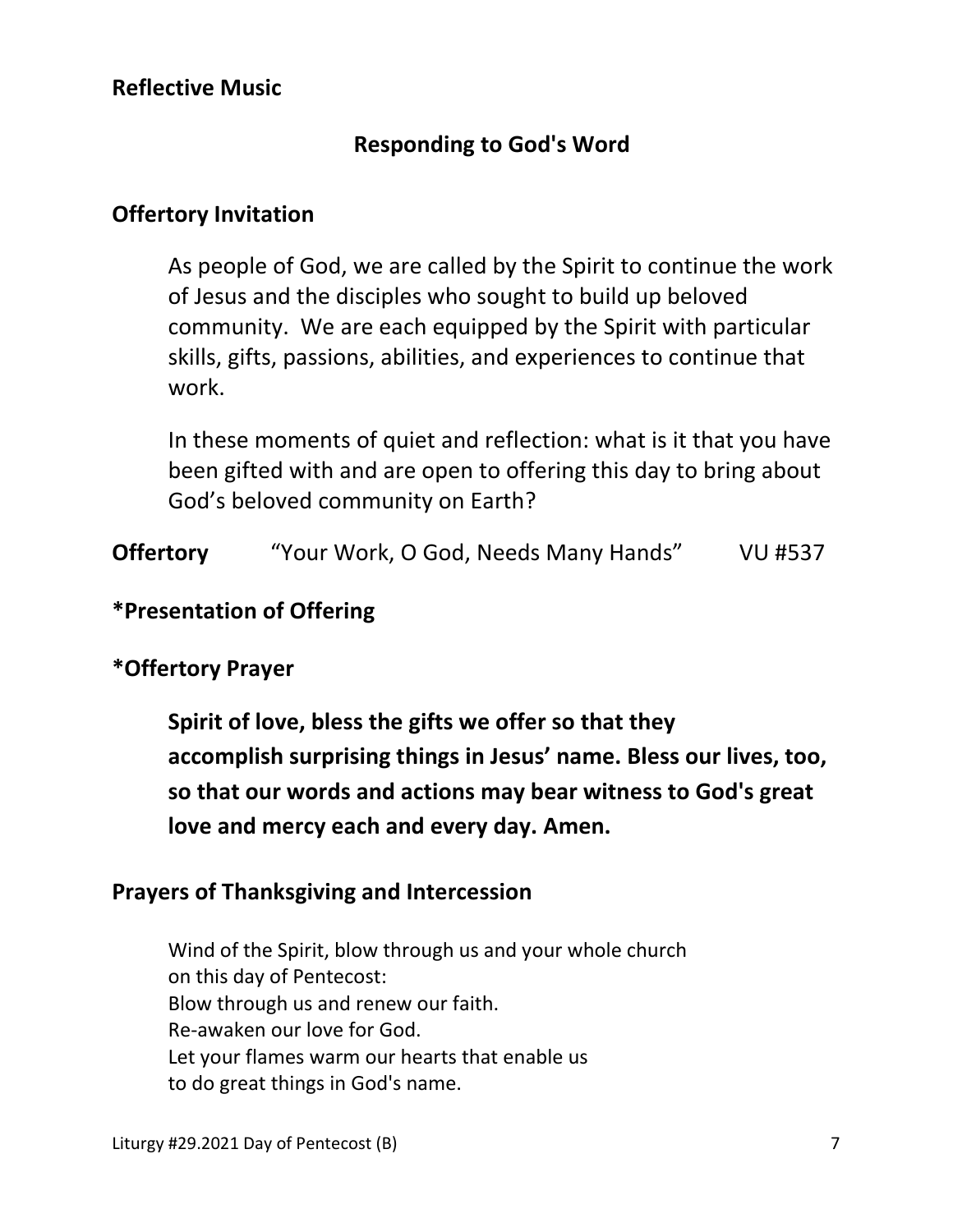Wind of the Spirit, blow through us and renew our faith.

 Wind of the Spirit, blow through us and give us energy to serve you as the body of Christ working in the world. Open our eyes to recognize needs around us. Open our hearts to welcome newcomers and strangers. Open our hands to share in tasks that need doing, and open our lips in prayer and praise.

Wind of the Spirit, blow through us and renew our energy to serve.

 Wind of the Spirit, blow through us and give us understanding for all those whose lives seem so different from ours  *(silence)* 

 For those facing situations we've never encountered  *(silence)* 

 For those with whom we've disagreed  *(silence)* 

 For problems and challenges we face at home, at work and in the world still struggling with the effects of the pandemic  *(silence)* 

Wind of the Spirit, blow through us and give us new understanding.

 Wind of the Spirit, blow through us and bring healing for all who face pain or illness, discouragement or disappointment  *(silence)* 

 For all who know sorrow, sadness or grief  *(silence)* 

 For those who face stress and pressure, especially as they recover from the impact of the pandemic  *(silence)* 

Wind of the Spirit, blow through us and bring healing and peace.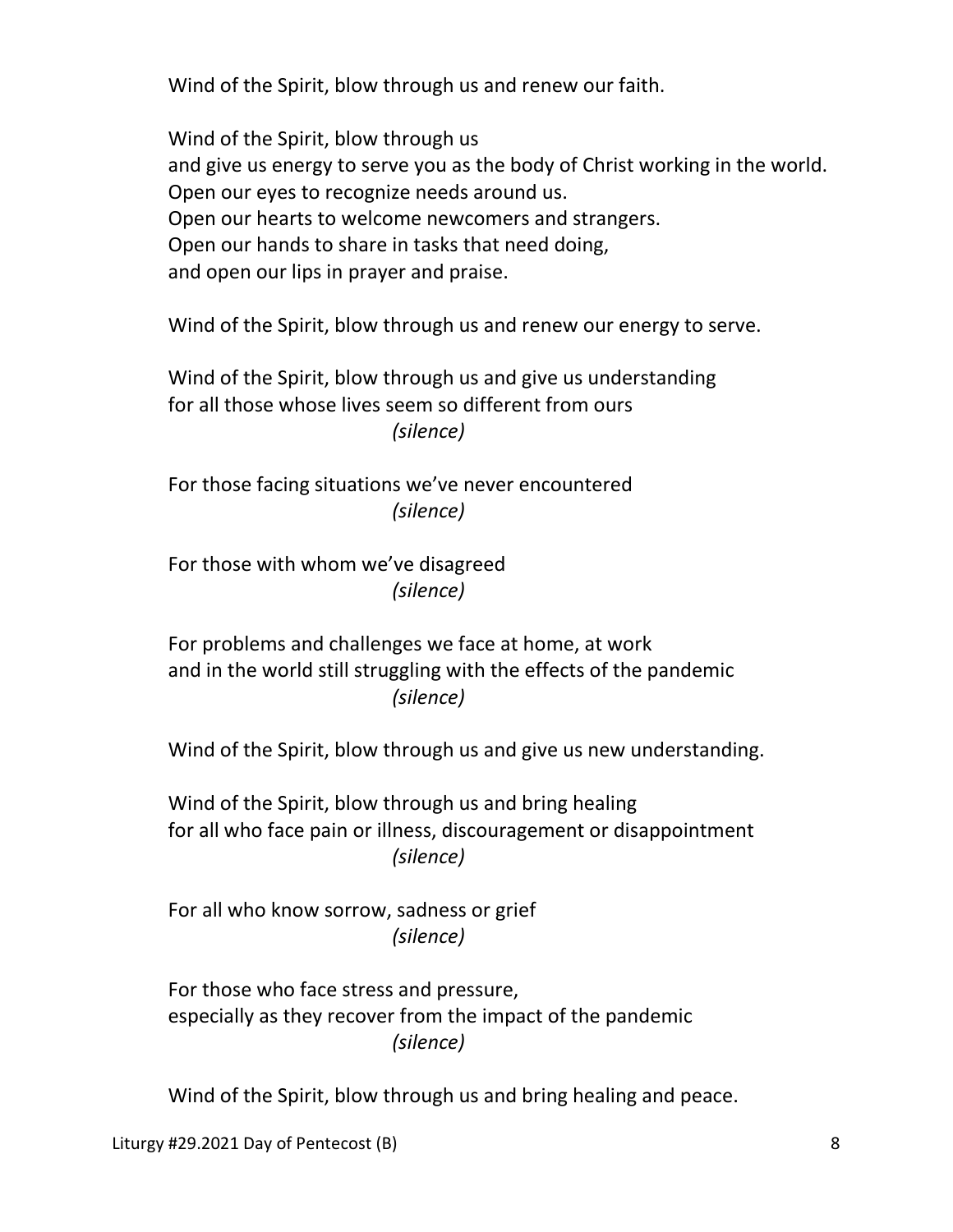Wind of the Spirit, blow through us and bring us the compassion we see in the Christ. Blow through us and equip us to serve the world you love. Blow through us and refresh us as your faithful followers. Amen.

**\*Hymn** "She Comes Sailing on the Wind" VU #380

#### **\*Blessing**

That Pentecost day, with the Spirit in the air,

the disciples were suddenly clear about their stories

and their intention to share their stories with the world.

 Maybe it was the rushing wind that had jolted them out of complacency.

 Maybe it was the dancing tongues of fire that landed on each one that ignited them to action.

 Maybe it was the hope that comes with having the Companion, the Advocate, nearby. Whichever it was, the disciples found their authentic voices and soon after discovered they had a story to share with the world.

Go forth into this day, with the Spirit in the air,

to share your stories of God's love with the world.

 Go forth into the world in the name of God, the one who creates you;

go in the name of the Jesus who shows us the way; and

go in the name of the Holy Spirit, who is with us now and always.

## **Choral Amen**

## **Choral Benediction**

## **Postlude**

Liturgy #29.2021 Day of Pentecost (B) 9